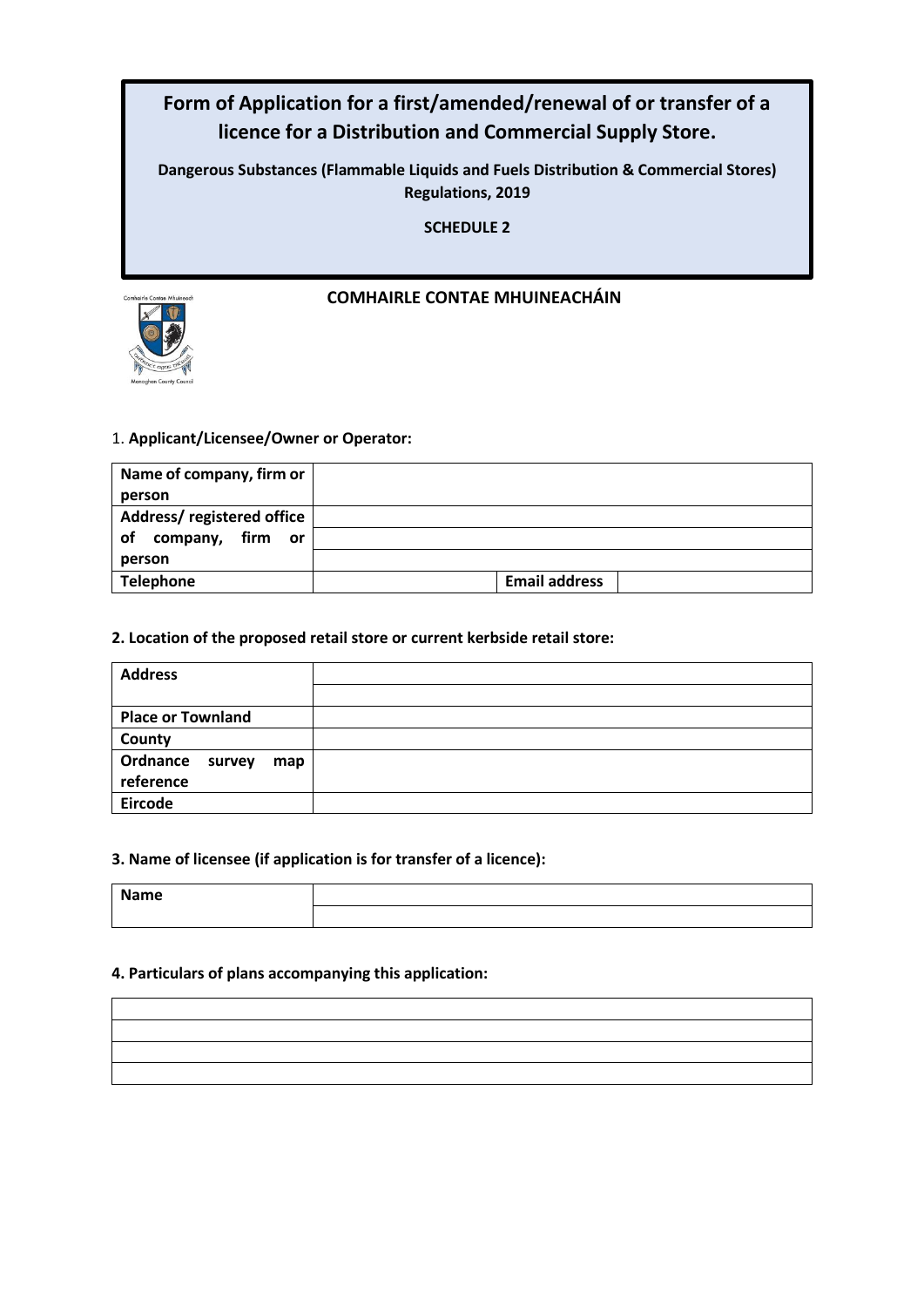**5. Maximum quantity of Category or Categories of flammable liquids and fuels stored or to be stored at the store:**

| Category 1        | litres in container stores   |
|-------------------|------------------------------|
|                   | litres in underground tanks  |
|                   | litres in above-ground tanks |
| <b>Category 2</b> | litres in container stores   |
|                   | litres in underground tanks  |
|                   | litres in above-ground tanks |
| Category 3        | litres in container stores   |
|                   | litres in underground tanks  |
|                   | litres in above-ground tanks |

### **Other Fuels (State units of measurement):**

| <b>Name</b> | quantity in container stores   |
|-------------|--------------------------------|
|             | quantity in underground tanks  |
|             | quantity in above-ground tanks |
| <b>Name</b> | quantity in container stores   |
|             | quantity in underground tanks  |
|             | quantity in above-ground tanks |
| <b>Name</b> | quantity in container stores   |
|             | quantity in underground tanks  |
|             | quantity in above-ground tanks |

This licence application must be accompanied by a risk assessment and drawings as laid out in Regulation 12 and Schedule 5 of the Dangerous Substances (Flammable Liquids and Fuels Distribution and Commercial Supply Stores) Regulations, 2019.

### **6. Remarks:**

I hereby certify that the information supplied above is true to the best of my knowledge and belief.

| <b>Signature of applicant</b> |  |
|-------------------------------|--|
| Postal address of applicant   |  |
|                               |  |
| Date of application           |  |

### **Fees to be submitted with the application** (Licence fee schedule below)

€

**Note:** Please note that any application for the renewal of a licence shall be made not less than 3 months before the date on which the licence expires.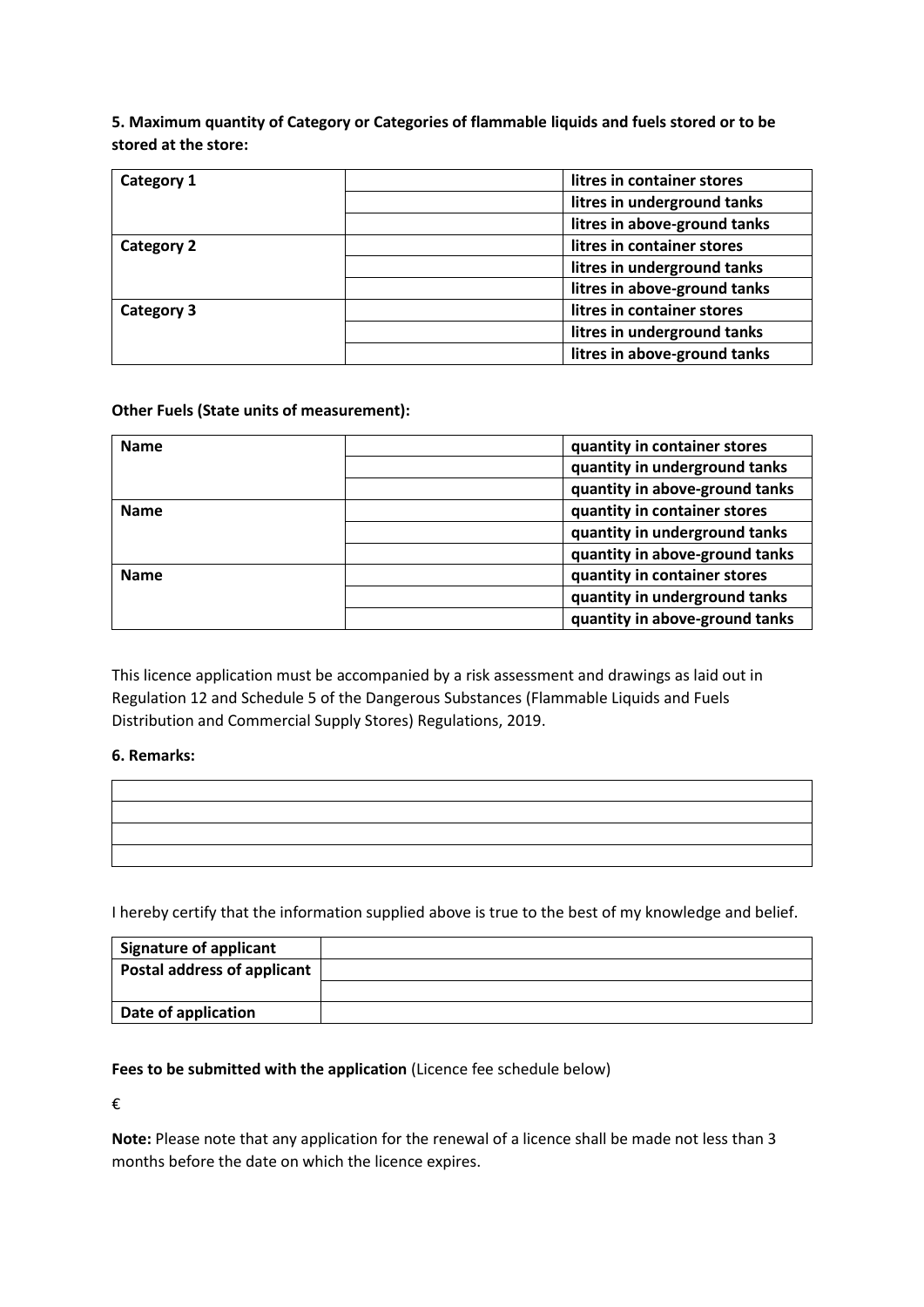#### **Data Protection Acts 1988 -2018 (as amended) and the General Data Protection Regulations (GDPR)**

#### **Dangerous Substance Licence Data Subject Notification**

#### **Background**

The purpose of this notification is to set out some information regarding the collection and processing of your information by Monaghan County Council. During the course of our activities we will collect, store and process personal data about our customers. Monaghan County Council is the data controller in respect of this data.

Monaghan County Council creates, collects and processes a significant amount of 'personal data' and 'sensitive personal data' in various multiple formats daily. Our commitment is to ensure that the personal data supplied is:

Obtained lawfully, fairly and in a transparent manner

Collected for only specified, explicit and legitimate purposes,

Adequate, relevant and limited to what is necessary for the purpose for which it was obtained,

Recorded, stored accurately and where necessary kept up to date,

Kept for no longer that is necessary, and, in a form, which permits identification of the data subject,

Processed in a manner that ensures the appropriate security of the personal data including protection against unauthorised or unlawful processing of the data.

#### **For full details of the collection, processing and sharing of your personal data by us and your rights in this regard, please see our full [Privacy Notice](https://monaghan.ie/privacy-notice/) on the website.**

#### **What data we collect and process:**

The types of personal data that we will collect, and process includes Name & Address of Applicant/Licensee/Owner/Operator, Telephone Number, Email Address & Business Address.

#### **We do not collect any Special Category Personal Data.**

#### **Why do we collect this personal data?**

We collect and process this information in order to manage and administer the relationship between you and us for the purpose of assessing your application for a dangerous substance licence.

#### **Lawfulness of processing**

We process this personal data

Under Article 6 (1)(e) GDPR and in the performance of a task carried out in the public interest and in the exercise of official authority vested in us as the controller under Dangerous Substances (Retail and Private Petroleum Stores) Regulations 1979 to 2004, Schedule 2, Regulation 6(I).

#### **Sharing of Personal Data**

We may share your Personal Data with selected third parties, including for example Department of Housing, Planning & Local Government and other government agencies, where required to do so by law. We may also share your data with other Local Authorities, suppliers and other third parties who assist us in fulfilling our functions. Further information regarding the sharing of your personal data can be found in our Privacy Notice which is available at: **Privacy Notice**.

If you have any questions regarding our processing of your Personal Data, our Data Protection Officer can be contacted:

by email: [dataprotectionofficer@monaghancoco.ie](mailto:dataprotectionofficer@monaghancoco.ie) by phone: (047)30507 Postal Address: Monaghan County Council, County Offices, The Glen, Monaghan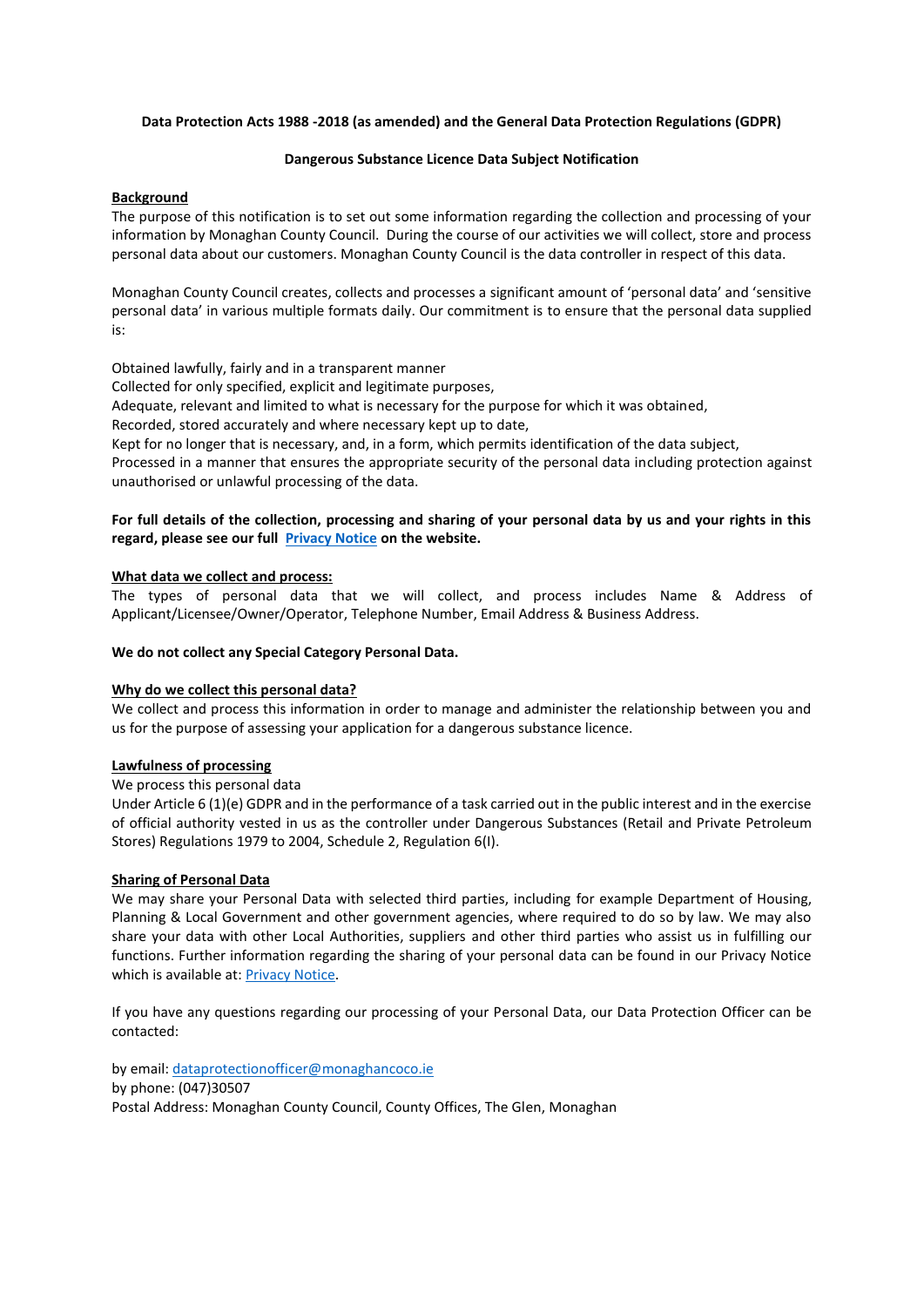# **Dangerous Substance Licence Fee's (S.I. No. 631 of 2019)**

In accordance with Dangerous Substances (Flammable Liquids and Fuels Distribution and Commercial Supply Stores) Regulations, 2019 (S.I. No. 631 of 2019), please see below charges detailed to cover the cost of carrying out inspection and assessment of Dangerous Substance Licence applications.

This is in accordance with the Licence Fee and is inclusive of fee as prescribed under Section 38 of the Dangerous Substance Act 1972.

| Service                                          | <b>Service Description</b>                    | Charge |
|--------------------------------------------------|-----------------------------------------------|--------|
| Dangerous Substance<br><b>Administration Fee</b> | 1 Year Dangerous Substance<br>Application fee | €50    |
|                                                  | 3 Year Dangerous Substance<br>Application fee | €150   |

On the transfer or replacement of the licence a fee of €3.81 applies.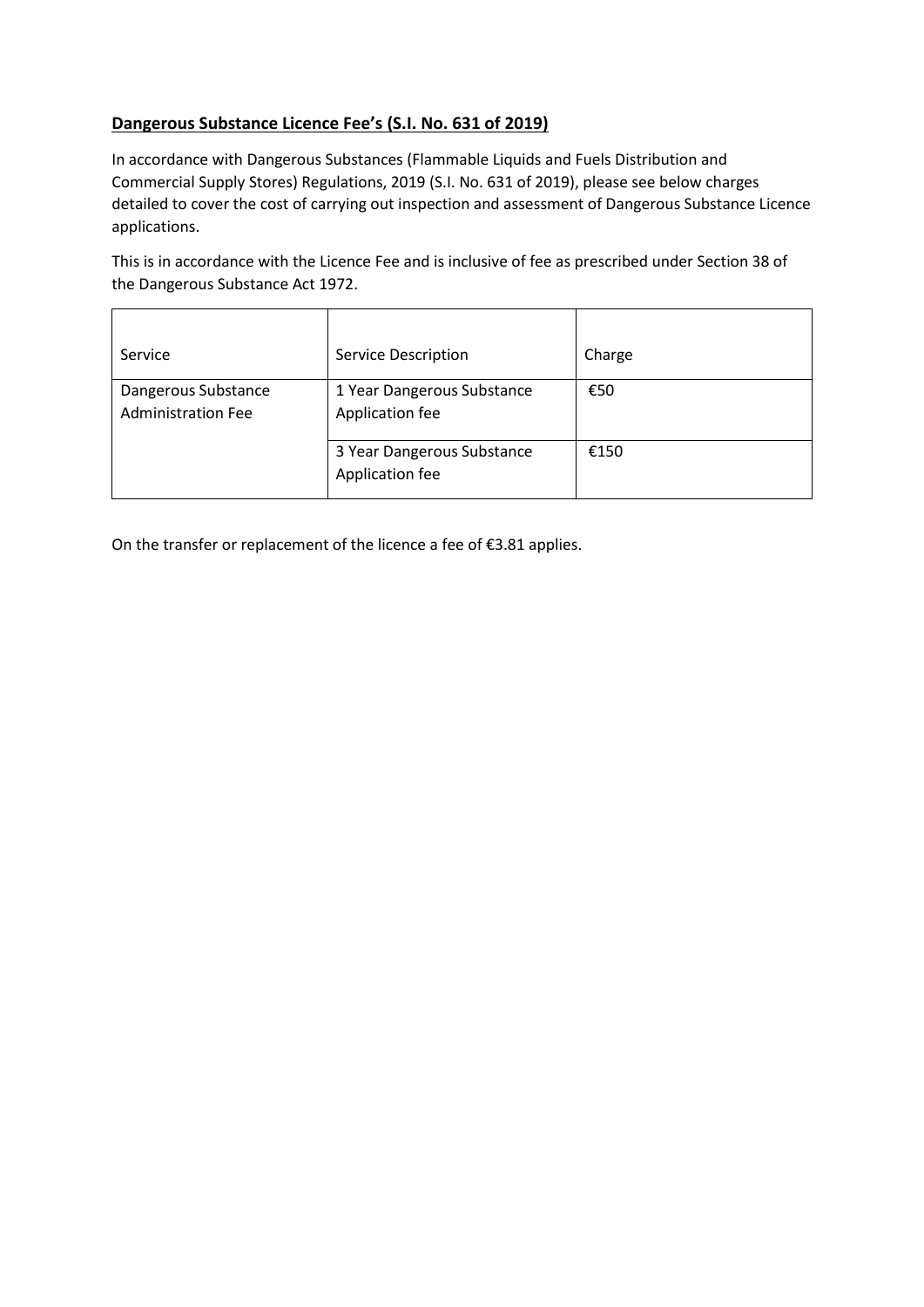## **CHECKLIST FOR LICENCE APPLICATION**

SCHEDULE 1 of the Regulations provides a list of publications that each application must take into consideration.

- a) Application Form (SCHEDULE 2)
- b) Appropriate Fee
- c) Risk Assessment (SCHEDULE 4)
- d) Maps & Drawings (SCHEDULE 5)
- e) Model Electric Certificate

### **SCHEDULE 1**

*Publications for good practice for distribution and commercial supply flammable liquids and fuels stores* 

As per Regulation 4(3), updated or revised versions of these guidance documents will be published periodically on the relevant websites of Local Authorities, the Appeals Authority, and the Minister.

### **Part 1 – Publications which all stores must adhere to as far as is reasonably practicable**

- Energy Institute Design, construction, modification, maintenance and decommissioning of filling stations (known as the Blue Book)
- PELG Petrol filling stations Guidance on managing the risks of fire and explosion (The Red Guide)

### **Part 2 – Publications which must be adhered to as far as is reasonably practicable if they apply to the store**

- Explosive Atmospheres at Places of Work (HSA, 2007)
- IS EN 60079-32-1 Explosive atmospheres: electrostatic hazards guidance
- IS EN 1127: 2011 Explosive atmospheres Explosion prevention and protection Part 1: Basic concepts and methodology
- IS EN 60079 Part 10.1 (Classification of areas Explosive Atmospheres)
- IS EN 62305 2011 Protection against lightning.IS CEN/TR 15281:2006 Guidance on inerting for the prevention of explosions
- A Guide to Risk Assessments and Safety Statements (HSA, 2016)
- IEC 31010:2009 Risk management Risk assessment techniques
- IS EN 14015: specification for the design and manufacture of site built, vertical, cylindrical, flat-bottomed, above ground, welded, steel tanks for the storage of liquids at ambient temperature and above
- Code of Practice for Working in Confined Spaces (HSA, 2017)
- Safety Signs at Places of Work (HSA, 2016)
- EN 61511 2017: Functional safety Safety instrumented systems for the process industry sector
- Guidance Note to Industry on Fire Water Retention Facilities (EPA 2019)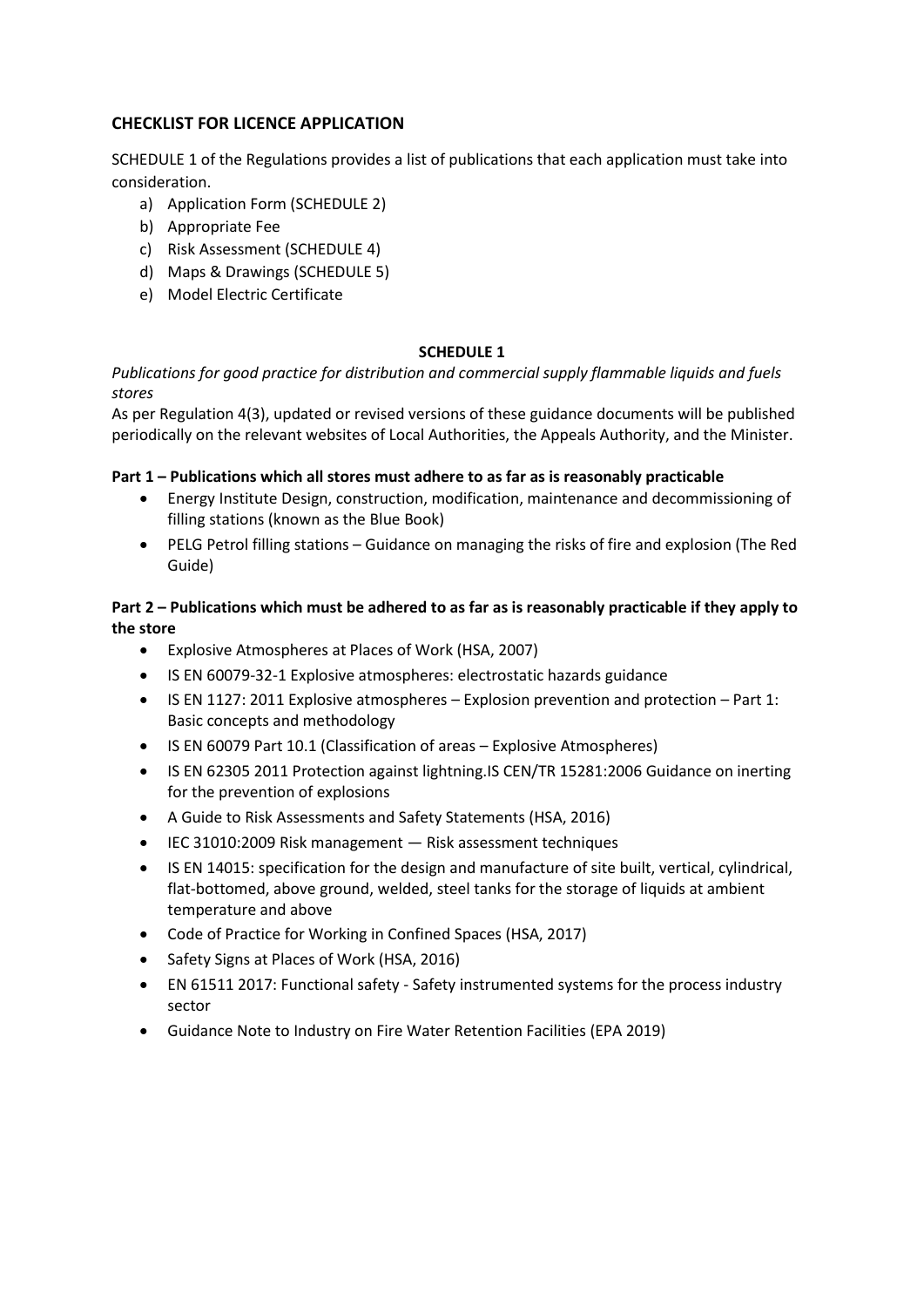- IS EN 13565: 2009 Fixed Firefighting Systems Foam Systems Part 2: Design, Construction and Maintenance
- Energy Institute Fire precautions at petroleum refineries and bulk storage installations
- Energy Institute Guidelines on environmental risk assessment for major installations handling hazardous substances
- Energy Institute Model code of safe practice Part 1: The selection, installation, inspection, and maintenance of electrical and non-electrical apparatus in hazardous areas
- Energy Institute Model code of safe practice Part 12: Pressure vessel examination
- Energy Institute Model code of safe practice Part 13: Pressure piping systems examination
- Energy Institute Model code of safe practice Part 14: Inspection and testing of protective instrumentation systems
- Energy Institute Model code of safe practice Part 15: Area classification code for installations handling flammable fluids
- Energy Institute Model code of safe practice Part 16: Tank cleaning safety code
- Energy Institute Model code of safe practice Part 18: Occupational health
- Energy Institute Model code of safe practice Part 19: Fire precautions at petroleum refineries and bulk storage installations
- Energy Institute Model code of safe practice Part 2: Design, construction and operation of petroleum distribution installations
- Energy Institute Model code of safe practice Part 20: Code of practice for the design and operation of on-board truck computer systems for road tankers
- Energy Institute Model code of safe practice Part 21: Guidelines for the control of hazards arising from static electricity
- Energy Institute Model code of safe practice Part 3: Refining safety code
- Energy Institute Model code of safe practice Part 9: Liquefied petroleum gas, Volume 1: Large Bulk Pressure Storage & Refrigerated LPG
- Energy Institute A risk-based approach to hazardous area classification
- Health and Safety Executive (HSE) (UK) HSG 51 Storage of flammable liquids in containers
- HSE (UK) HSG 140 Safe use and handling of flammable liquids
- HSE (UK) HSG 176 Storage of flammable liquids in tanks
- HSE (UK) L133 Unloading petrol from road tankers
- Department for Environment, Food & Rural Affairs (UK) Process Guidance Note 1/13(13) Statutory guidance for storage, unloading and loading petrol at terminals
- Department for Environment, Food & Rural Affairs (UK) Process Guidance Note 1/14(13) Statutory guidance for unloading of petrol into storage, and motor vehicle refuelling, at service stations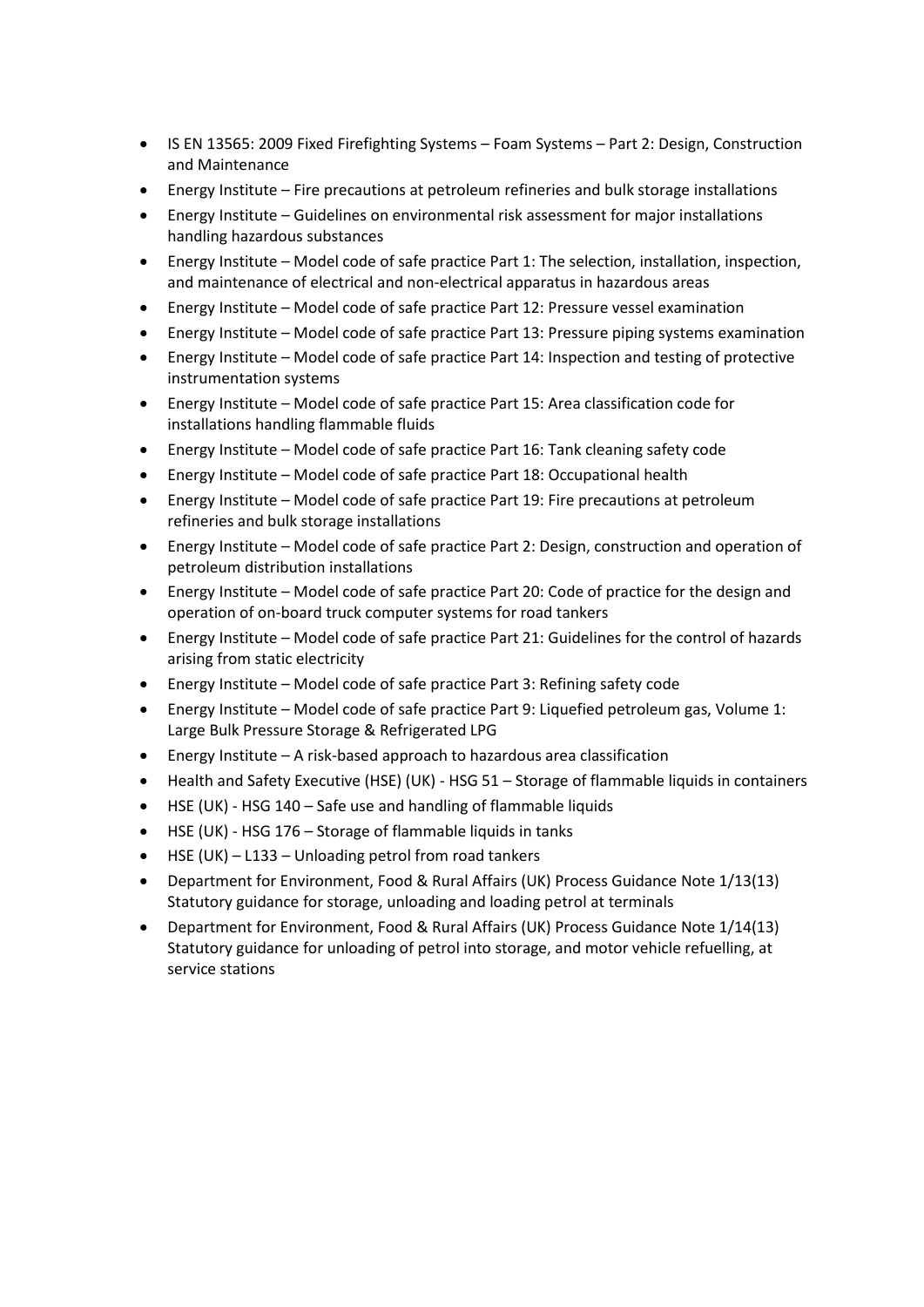### **SCHEDULE 5 – RISK ASSESSMENT (see Regulation 12)**

### *Matters to be included in Risk Assessment of a Flammable Liquids and Fuels Store*

The following list is not exhaustive but sets out the minimum aspects, all of which must be addressed in any risk assessment to be undertaken by a competent person and submitted to the appropriate licensing authority relating to an application for a first, amended, renewal or transfer of a licence under the Dangerous Substances (Flammable Liquids and Fuels Distribution and Commercial Stores) Regulations, 2019.

### 1. General operation of site:

- a. Boundary security
- b. Fuel delivery frequency and time
- c. Delivery area assessment
- d. Loading Rack construction
- e. Loading and unloading areas
- f. Separation distances from boundaries and stationary ignition sources
- g. Paved area/drainage run-off/spill receptor and interceptor provisions
- h. Truck turning movement
- i. Truck parking stands (overnight)
- j. Sensitive receptors in the vicinity of the store
- k. Wet-stock control
- l. Management and staff/authorised person training
- m. Historical incidents at this site
- 2. Fuels/Tanks/Pipes:
	- a. Nature and volumes of fuels to be stored
	- b. Storage tanks assessment (this is not an exhaustive list):
		- i. Age and condition of the underground fuel tanks
		- ii. Gantry
		- iii. Overfill prevention
		- iv. Prevention of spills when filling underground tanks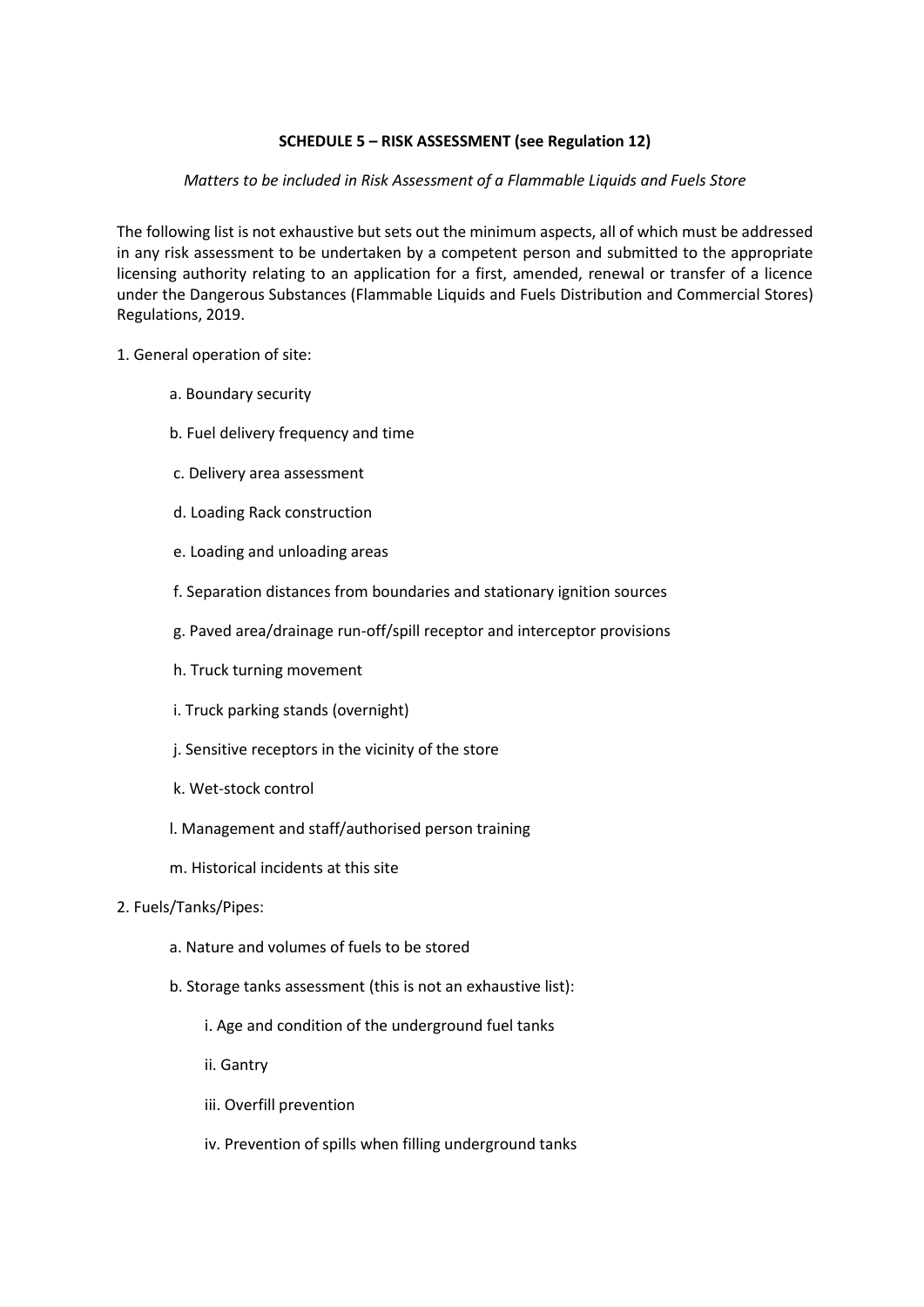v. Tank construction and installation specifications

vi. Tank in-take fill rates/out-loading withdrawal rates/vent-in breathing and outbreathing rates

- vii. Separation distance between tanks
- viii. Size of bund(s) provided and maintenance of bund(s)
- ix. Bund integrity
- x. Extent of over-topping
- xi. Details of tertiary containment, if any
- c. Pipework assessment
- 3. Emergency response:
	- a. Firefighting plan
	- b. Evacuation plan
- 4. Certificates and other mandatory documents:
	- a. Petrol Vapour Recovery Certificate
	- b. Explosion Protection Document
	- c. Electrical Safety Certificate
	- d. Fire Safety Certificate

Additional Certificates required along with application

- a. Interceptor cleaning certificate
- b. Fire Extinguisher servicing certificate

A risk assessment is also expected to include gap analysis with current good practice and a programme to close the gap.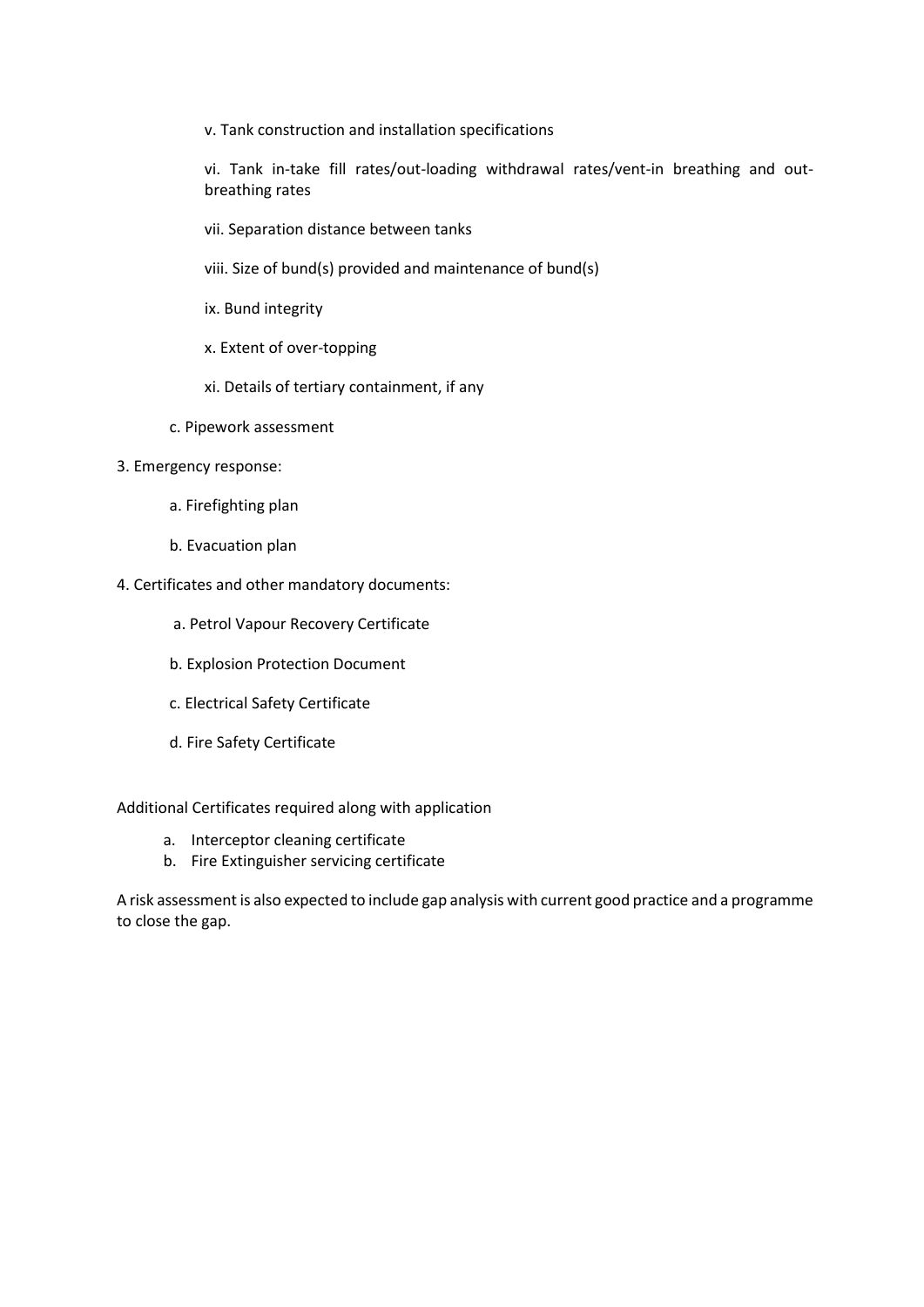### **SCHEDULE 5 – MAPS & DRAWINGS**

*Matters to be Included in the Maps and Drawings Accompanying the Risk Assessment of a Flammable Liquids and Fuels Store* 

(1) Subject to Regulation 12(3), every risk assessment for a first licence (or for the renewal of a licence where major works have taken place) shall:

a. be accompanied by a plan (either in electronic format or hard copy), drawn to a scale in metric units of measurement of not less than 1:2500, consisting of an extract from the Ordnance Survey map,

b. marked and coloured so as to identify clearly

i. the site or proposed site (including the boundaries which shall be marked in red) of the store,

ii. the surrounding district or area for not less than a distance of 1 kilometres in all directions, and

iii. the north point on the plan.

(2) Every plan submitted in accordance with paragraph (1) of this Schedule shall be accompanied by—

a. one ground plan (in paper or electronic format) drawn to a scale in metric units of measurement of not less than 1:500 or 1:100 (whichever is acceptable to the appropriate authority) and so marked as to identify clearly the existing location or proposed location of each—

i. above-ground or underground storage tank,

ii. retaining enclosure,

iii. opening store or opening compound,

iv. loading or unloading location,

v. filling or fuelling location, ventilating pipe opening,

vi. pipeline, surface water drainage system including piped water and open drain,

vii. building or similar structure (including cellars or basements) within 16 metres of any hazardous area,

ix. fire main (if any),

x. security fence, entrance or exit gate,

xi. the distances from each other and from any protected work;

xii. hazardous zone.

b. one plan and specification or appropriate particulars (either in electronic format or hard copy), including suitable drawings or plans, elevations and sections to a scale in metric units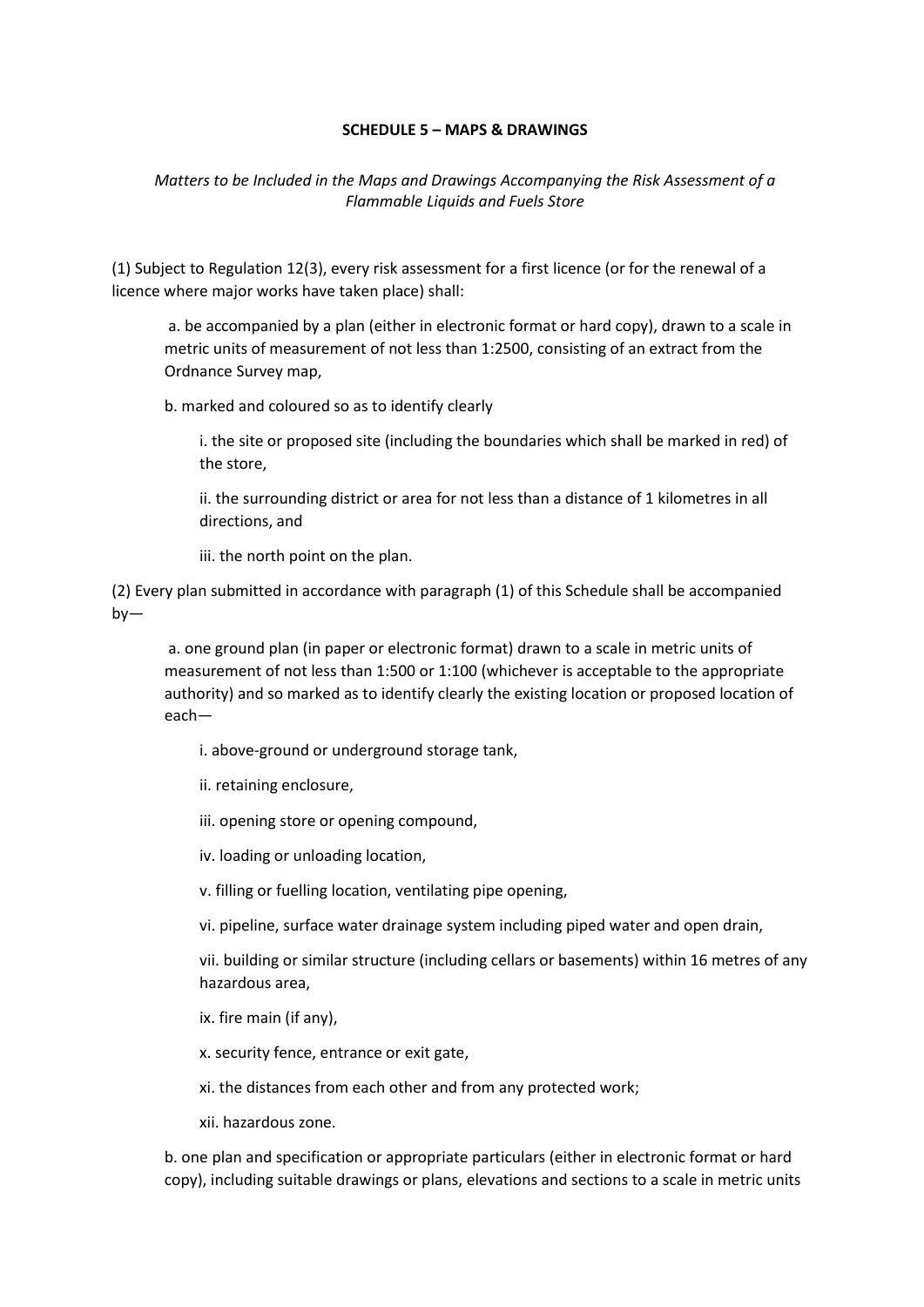of measurement of not less than 1:50 and so marked as to give adequate details of the construction or proposed construction and dimensions and the manner of installation or proposed installation of each—

i. above-ground storage tank and its foundation,

- ii. underground storage tank and its surround and foundation,
- iii. container store or container compound,
- iv. loading or unloading location,
- v. filling or fuelling location,
- vi. security fence, entrance or exit gate,
- vii. pipeline, surface water piped drainage system, open drain, line of rails or rail track,
- viii. retaining enclosure and retaining walls,
- ix. building or similar structure,
- x. hazardous zones.

c. one plan and specification or appropriate particulars (in paper or electronic format) so marked as to show all electrical apparatus installed or to be installed or used.

(3) Every risk assessment under paragraph (1) of this Schedule shall be accompanied by particulars of—

a. each building or place at a store in or at which any articles, materials or substances (other than flammable liquids and other fuels), liable to spontaneous combustion or ignition or otherwise flammable or dangerous, are kept or are to be kept and their amounts or quantities,

b. the amount or quantity of flammable liquids and other fuels kept or to be kept in each above-ground or underground storage tank, container store or container compound, filling location or (where appropriate) auxiliary tank at a loading location,

c. the fire-fighting installation, appliances or substances to extinguish or combat the spread of fire,

d. the lighting arrangements,

e. the total maximum aggregate quantity of flammable liquids and other fuels to be kept in the fuel tanks of vehicles located in the parking facilities at the store,

f. the total maximum number of road tank-vehicles or, where applicable, rail tank wagons to be accommodated at any one time within the boundary of a store,

g. the nature of the processes or operations carried on or to be carried on at the store and in each building or part thereof,

h. the hours of operation of the store,

i. the approximate maximum number of persons employed or likely to be employed at the store and, where applicable, in each building thereat, and